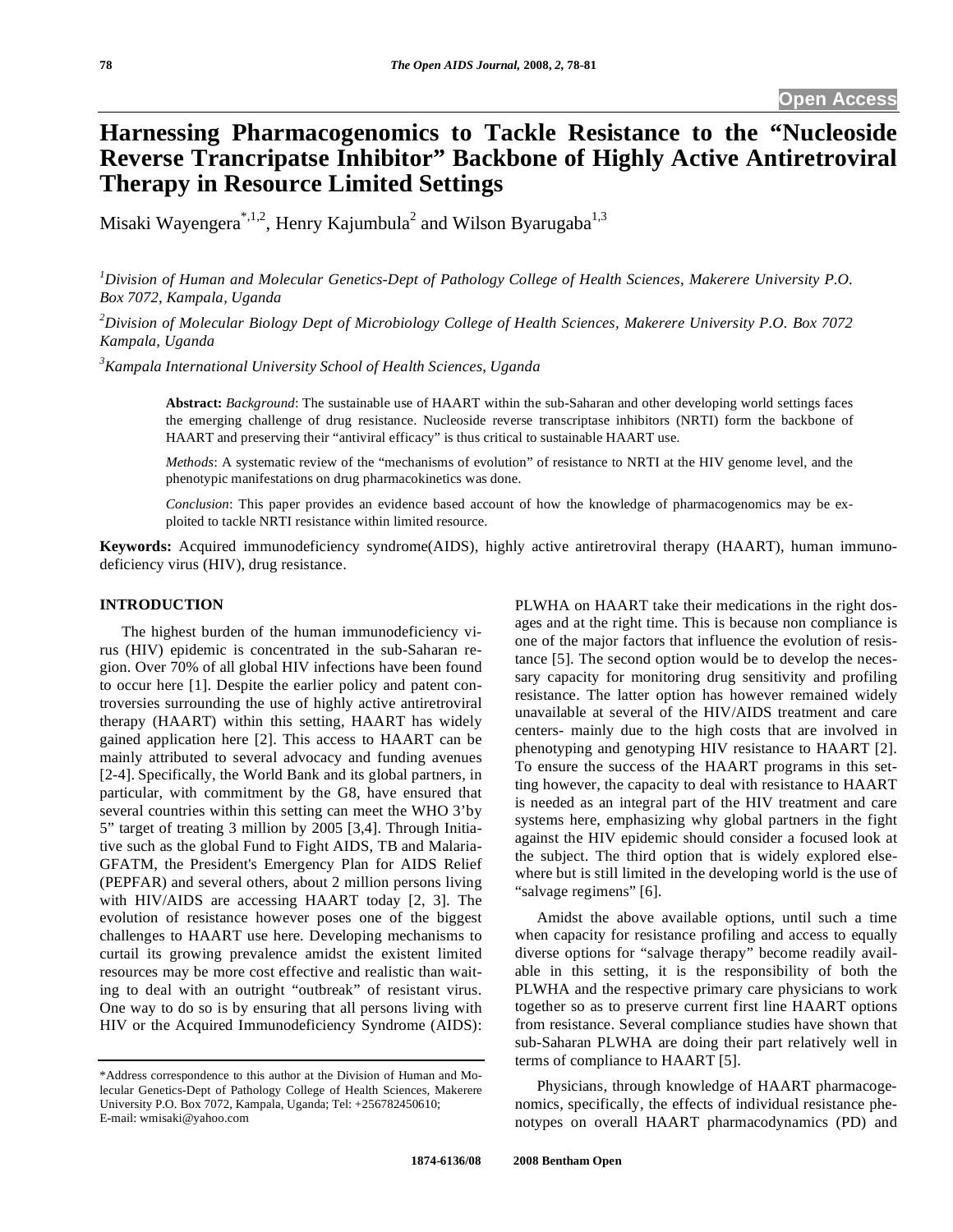pharmacokinetics (PK), may equally play a significant part in setting a barrier to the evolution of resistance to first line HAART options. By so doing, they can as well devise virologically effective options for "salvage therapy" from the limited options of HAART available. Today, according to the International AIDS Society, the ideal combination of HAART should comprise a backbone of two NRTIs plus either a Protease Inhibitor or a Non-NRTI (NNRTI). NRTIs thus form a significant component of HAART whose function should be jealously "guarded" to ensure sustainable use of any selected HAART regimen or combination. This paper aims to examine how "evolution of resistant phenotypes and genotypes to NRTI (and NNRTI) influences the general PD and PK of HAART". From that examination, we hope to provide an evidence based account of how knowledge of this "pharmacogenomics" may be applied in resource limited setting to prevent or delay the evolution of resistance to HAART while maintaining virologic suppression among those with identified resistance.

# **GENERAL CONCEPT OF HOW RESISTANCE EMERGES IN HAART AND ITS IMPLICATION ON FIGHTING RESISTANCE TO HAART**

# **1. The Evolution of Resistance to HAART: A Genomic Perspective**

 Drug resistance to HAART in general results from mutations in the viral genome [6]. Specifically, those mutations associated to HAART resistance are localized on those genes that encode the molecular targets of antiretroviral drugs. Hence resistance to NRTI/NNRTI, Protease inhibitors (PIs) and fusion inhibitors can be localized on reverse transcriptase, protease, and glycoprotein41 respectively. Well as these mutations have been noted to occur spontaneously in the HIV genome, and resistant phenotypes exist even prior to the use of HAART (implying that the use of HAART in itself does not select for resistant virus)[6], it has equally been observed that the propagation and maintenance of these resistant or mutant viruses is largely favored by sub-optimal plasma inhibitory concentrations (PIC) of the HAART component to which resistance exists. The latter serves to kill off the non resistant viruses (which are still susceptible to the combination of HAART in use) and leaves the mutant to shrive. In general, for any organism or pathogen- the mutation rate is a dependant on three factors: (a) Presence of an outside selective pressure-which for microbes like HIV is often a drug that is present at lower than minimal inhibitory or lethal dosages to the microbe (b) frequency of replication or duplication of the microbe and (c) efficacy of the proof reading mechanisms of the process of DNA or RNA synthesis during replication. Because of the rapid replication rate of HIV (where the virus produces  $10^{10}$  billion copies every 24 hours), and the error prone reading mechanism of the RNA polymerase relative to its DNA counterpart (DNA polymerase), HIV is inherently highly susceptible to variations in the genotypes; meaning that even the slightest pressure from a misuse of drug combinations is likely to result into the evolution of resistance due to an" inherent narrow viral resistance barrier" [6, 7].

## **2. Phenotypic Manifestation of Resistant Genotypes and the Mechanisms of Resistance**

 Most NRTI are analogues of deoxynucleoside triphosphates (dNTs) that are integrated into the DNA (or RNA) chain in the same way that normal dNTs are during the processes of DNA or RNA synthesis. However, because of alterations in the configuration of the NRTIs, NRTIs can not be processed further by the DNA or RNA synthesizing enzymes\_ (DNA polymerase and RNA polymerase respectively). This results into premature termination of the nucleotide chain synthesis, thus respective cell proliferation [6]. NRTIs specifically target function of viral reverse transcriptase enzyme. Two Mechanism of resistance against reverse transcriptase inhibitors are known. These are:

- 1. Discrimination: This occurs when the reverse transcriptase (RT) enzyme develops the ability to evade binding of the NRTI or NNRTI but retains its ability to bind the natural deoxynucleoside triphosphates substrates. Point mutations such as K65R and M184V are associated with this phenotype [6].
- 2. Pyrophosphoroylation: This involves an increased phosphorolytic removal of the chain terminating NRTI from the 3'end of the primer after it has been integrated into viral DNA strand. This mechanism, that is also called "primer unblocking" or "excision" is mainly associated with thymidine analogue mutations (TAMs) selected for by Stavudine and Zidovudine (M41L, T215Y/F and K218Q/E) [6,7].

 Although different drugs select for different mutations associated with different resistance profiles or mechanisms, what is of clinical significance in dealing with resistant virus is how the evolution of resistant phenotypes may be avoided, or dealt with.

 To do so, we find that one needs to appreciate the pharmacogenomics of HAART resistance, particularly (1) what mutations (genotypes) are associated with misuse of particular NRTIs (or their combinations) and (2) the possible beneficial effects of those resultant phenotypes on the PK and PD of other HAART components.

# **PHENOTYPIC MANIFESTATIONS OF RESISTANT GENOTYPES ASSOCIATED WITH SPECIFIC NRTI (OR COMBINATION OF NRTIS) OF RELEVANCE TO DEALING WITH RESISTANCE IN RESOURCE LIMITED SETTINGS**

 Three main "combinations of two "NRTIs" have gained wide usage globally as backbones in HAART; and are equally used within the sub-Saharan setting. These are Tenofovir/Emtricitabine (Truvuda), Zidovudine/lamivudine (combivir) and Abacavir/lamivudine (Kivexa)[2]. Most other combinations used as backbones involve an interchange of the individual drugs in these three. When virologic failure is observed in patients using any of these, it may be due to resistance to a single component of HAART or all. To note is that: some drug combinations are associated with "much narrower resistance barrier than others. In addition, while the occurrence of a "single mutation" may suffice to confer resistance to some drugs that comprise HAART regimens such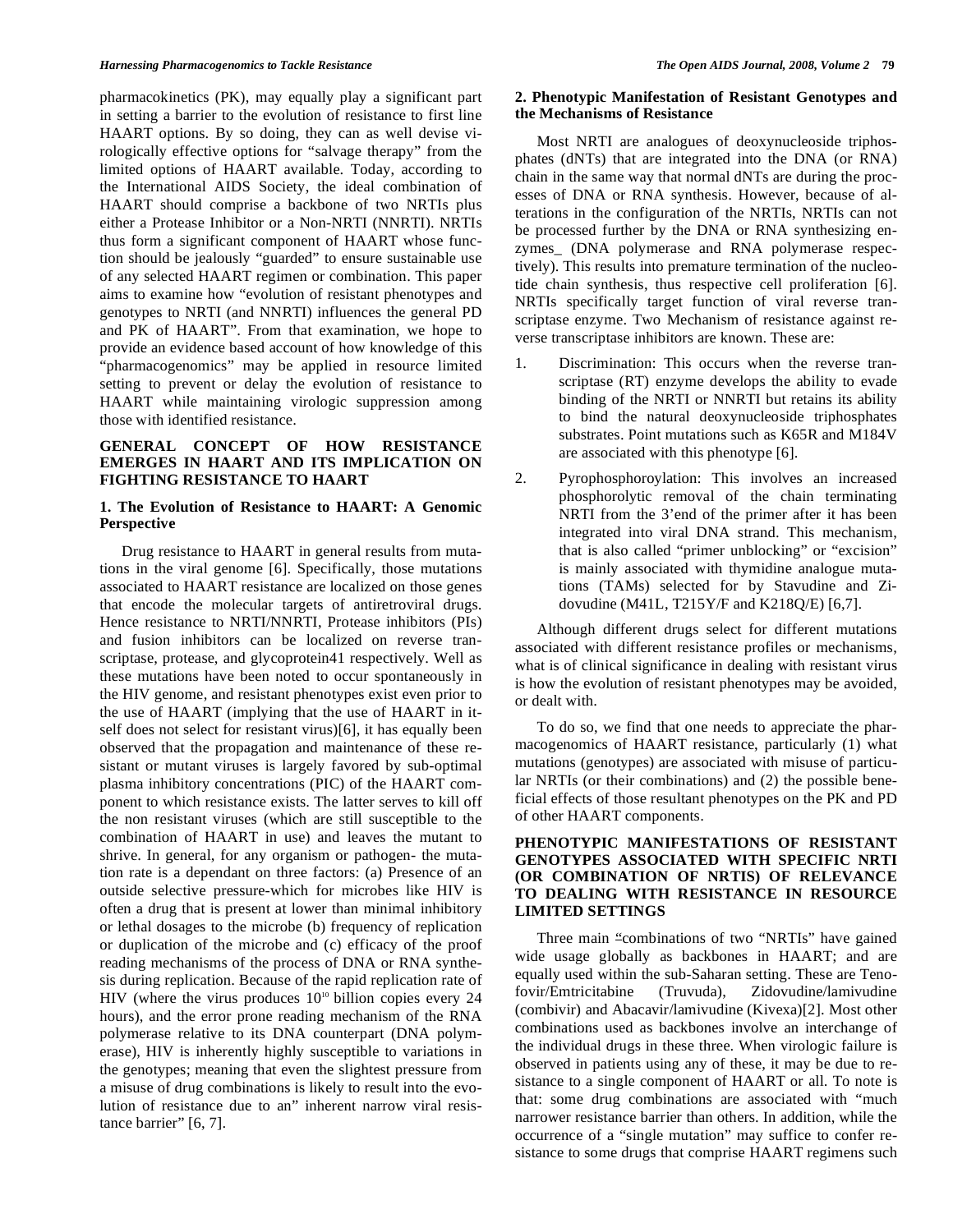as is the case with M184V/L74V for lamivudine (3TC) and Emtricitabine (FTC); other drugs such as Zidovudine (AZT) and Stavudine (d4T) have a broader barrier to resistance and an accumulation of "resistance mutations" must occur for phenotypic resistance to manifest [6]. In any patient on a specified combination of HAART, various populations of mutant viruses with differing susceptibility to individual drug components of the HAART regimens co-exist. Some of these mutant genotypes such as several Thymidine Analogue Mutations (TAMs) may confer resistances to all members of the group as related above, while some resistant genotypes are only associated with resistance to a single member of the group such as the signature mutations of Tenofovir(K65R); with limitations the two mutations M184V and L74V that are often associated with sub-optimal use of and lamivudine and Abacavir [8-10]. Specifically, while the insertions in codon 69 and 70(T69) has been found to be associated with a high resistance to ZDV, d4T, ddI, ABC and TDF [11-13], the mutation in the conserved domain of RT-Q151M; whose occurrence has been associated with two drug therapy\_ didanosine with either Zidovudine or Stavudine( which is a rare scenario in modern HAART combining 3 drugs) confers resistance to all NRTIs [13]. Some mutations associated with resistance to certain drugs such as the K65R and M184V mutations for Tenofovir and Lamivudine/Abacavir respectively have been found to confer an increased susceptibility to other NRTIs like Zidovudine [11,12]. In other words, while predominance of some mutants associated with resistance to a given single member of the NRTI-backbone confers resistance to all members of the group, some mutants are associated with phenotypic manifestations that confer an increased susceptibility to another NRTI. The significance of these points above when dealing with clinical resistance to HAART in a resource limited setting is discussed below.

# **EXPLOITING NRTI RESISTANCE PHARMACOGE-NOMICS TO PREVENT THE EVOLUTION OR DEAL WITH EXISTENT NRTI RESISTANCE IN A RE-SOURCE POOR SETTINGS**

 Marcelin AG *et al*. [6] and others have provided a critical review of the phenotypic manifestations of NRTI resistance genotypes [9-18], the fitness between mutant and wild type viruses [6], and inherent "resistance barriers" for individual NRTIs [9-18]. Specifically, the review by Marcelin AG *et al*. [6] reveals a number insight into the beneficial "pharmacokinetics" of NRTI resistance which may be applied to prolong HAART sustainability in resource limited settings by improving the general outcome of NRTIs. These benefits are and can be accrued as detailed in the three scenarios here.

 **First**, using high resistance barrier first line combinations (while avoiding those with low resistance barriers); it is possible to delay the emergence of resistant mutants to an HAART combination. This serves the purpose of preserving future options. For instance, lets consider the 3TC/FTC plus thymidine analogues scenario. It has been noted that the systematic use of 3TC/FTC plus thymidine analogues have the advantage of low resistance mutations and associated virologic failure, and its use may serve to preserve future options. In so doing, there is however need to avoid prolonged viral replication by using either a NNRTI or Protease inhibitor (PI) in addition [2, 9]. Another scenario is that of ABC/3TC plus NRTI with NNRTI or PI. This combination of NRTIs similarly serves the purpose of preserving future options as the evolution of the M184V resistance mutation to Abacavir(ABC) serves to increase susceptibility to NRTIs(specifically Zidovudine) while L74V mutation commonly associated with lamivudine misuse only affects didanosine(ddI) among the NRTIs. The lowest mutation rates have been observed when this backbone combination of ABC/3TC is used in combination with PIs [14]. Lastly, avoiding didanosine with other thymidine analogues is critical, since when thymidine analogues such as Zidovudine (ZDV) and Stavudine (d4T) are used in combination with didanosine, a high rate of thymidine analogue mutations (TAMs) is seen with failure, many of which confer cross resistance to other NRTIs. When used in isolation, didanosine selects for L74V mutation and more rarely the K65R [6, 15-17]. While the presence of L74V only affects ddI, when associated with other mutations such as TAMS, L74V confers resistance to TDF and ABC [6].

 **Second**, by exploring interactive co-potentiation that some mutants associated with resistance to a particular drug confer to *in situ* bioavailability and viral susceptibility to another, it is possible to enhance viral suppression. One such example is use of TDF with NRTIs. When Tenofovir (TDF) is used in a patient on NRTIs in whom prior TAMs have evolved, the TDF signature mutation K65R emerges [10-13]. However, K65R has the antagonistic effect of reducing the excision process induced by TAMs (thus associated resistance to NRTIs). In addition, biochemical studies have shown a similar antagonism between K65R and L74V that is correlated with a poor ability of the mutant viruses with the double RT resistance mutations "K65R+L74V" to use natural nucleosides relative to wild types [11-13]. As another example, in using 3TC/FTC with Zidovudine, it has been shown that changes in the reverse transcriptase enzyme associate with the resistant mutation to Lamivudine increases the fidelity and diminished processivity of the viral reverse transcriptase enzyme), an effect that serves to decrease resistant viral fitness [18]. When present with Zidovudine associated mutations, M184V however has been found to equally serve to partially restore Zidovudine (ZDV) efficacy and reduce the emergence of TAMs [18, 19]. This combination of reduced "resistant virus fitness" and increased susceptibility to ZDV restores virologic efficacy of the HAART combination containing 3TC/FTC plus Zidovudine. Lastly, since exposure to sub-optimal plasma inhibitory concentrations of HAART is the main exogenous selective pressure leading to evolution of resistant mutants and wild type virus is relatively more fit than mutant virus in the absence of HAART induced inhibition or suppression, removing "drug" pressure will serve to create an environment in which wild type virus out compete mutant (resistant) virus\_ "survival of fittest" [6]. Drug holidays may thus have a role to play in the management of persons living with HIV/AIDS who develop resistance to major NRTI options for HAART combinations within resource limited settings [6].